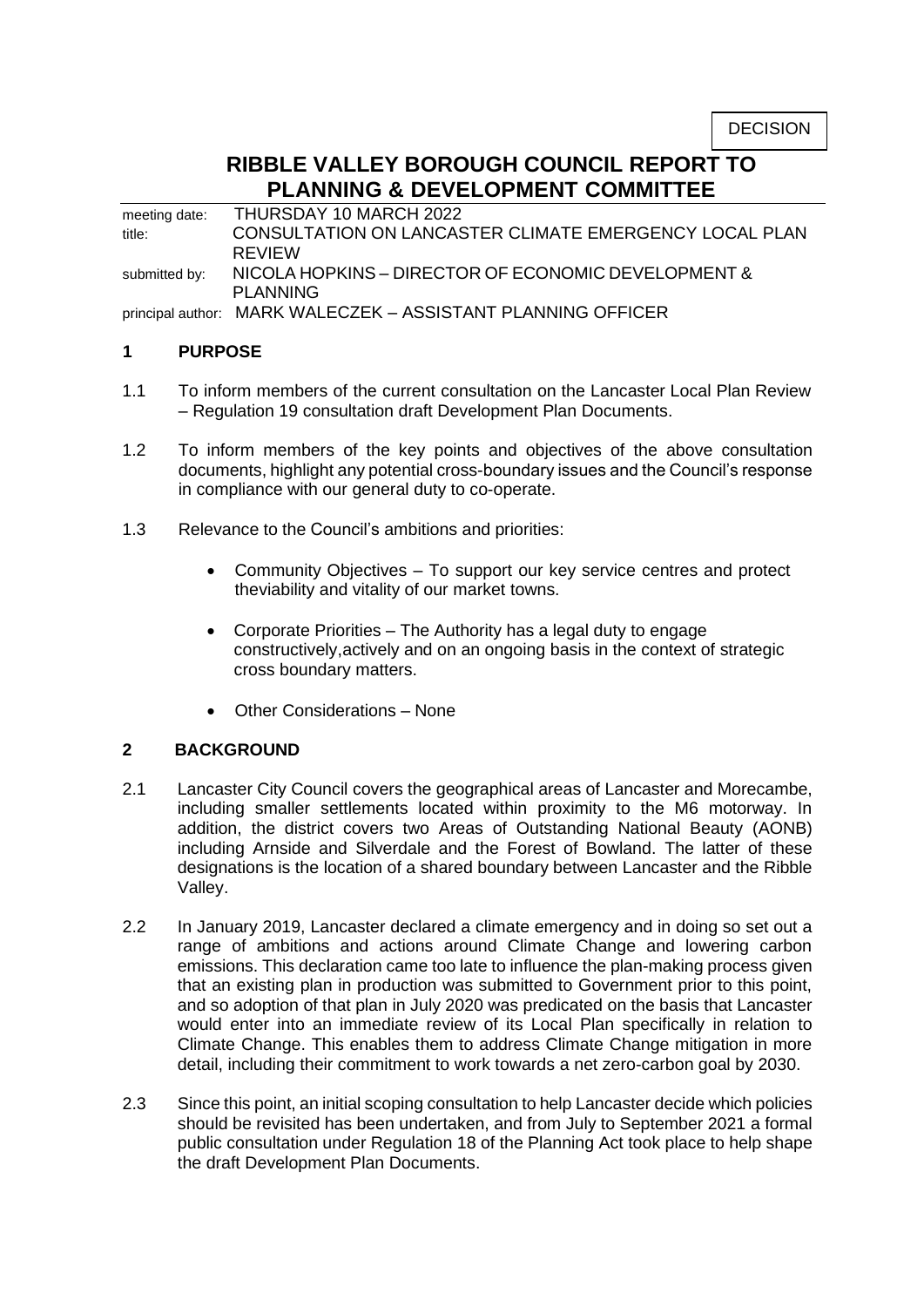2.4 Local planning authorities are under a duty to cooperate with each other, and with other prescribed bodies, on strategic matters that cross administrative boundaries. Throughout the production of their new plan, Lancaster have sought to work with neighboring authorities including the Ribble Valley to undertake this duty. Details of communication between Lancaster and other authorities to this point, including the Council [Ribble Valley], can be found within the published Statement of Common Ground. This can be viewed through the link below:

<https://planningdocs.lancaster.gov.uk/NorthgatePublicDocs/01009957.pdf>

2.5 The views of Ribble Valley Borough Council are now sought on publication versions of Lancaster's strategic and development management Development Plan Documents as part of Regulation 19 stage, which offers an opportunity for comment on these documents prior to their submission to the Government. Specifically, the consultation seeks responses on whether the DPD's are both legally compliant and sound. Information on Lancaster's Local Plan and the associated documents can be viewed through the following link:

<https://www.lancaster.gov.uk/planning/planning-policy/local-plan-review>

# **3 ISSUES**

- 3.1 Given that Lancaster City Council have an up-to-date plan recently adopted, and that this current review seeks only to address matters in relation to Climate Change and the actions and ambitions of the Council's 2019 Climate Emergency declaration, the scope of proposed change is particularly narrow. Many of the strategic matters within Lancaster's new plan remain unchanged compared with those already adopted by Lancaster in 2020. Addressing these strategic issues was subject to its own duty to co-operate process which was found to be sound at examination.
- 3.2 On this basis, the purpose of discussions as part of the current duty to co-operate process between Lancaster City Council and others (including the Council) has been to ensure that the proposed changes within the draft publications do not result in new issues with neighboring authorities or other stakeholders, as well as focusing on how Local Plan policy is seeking to evolve in the context of climate change. In addition, this process has also acted as an opportunity to reflect on whether the implementation of the plan has resulted in unintended cross-boundary issues.

## Statement of Common Ground (SoCG)

- 3.3 As mentioned, the Council has previously co-operated with Lancaster City Council during the production of their recently adopted plan and as there have since been no further concerns arising, the Council and Lancaster have sought only to further cooperate on strategic matters specifically changed by the new policies introduced or significantly changed as a part of this review. In this respect there are four key strategic matters which have been addressed through the duty to co-operate process, which are listed below.
	- **Addressing the Climate Emergency Declaration (Strengthening the Climate Change Agenda)**
	- **New Policy Requirements Arising**
	- Maintaining Consistency with the Silverdale and Arnside AONB DPD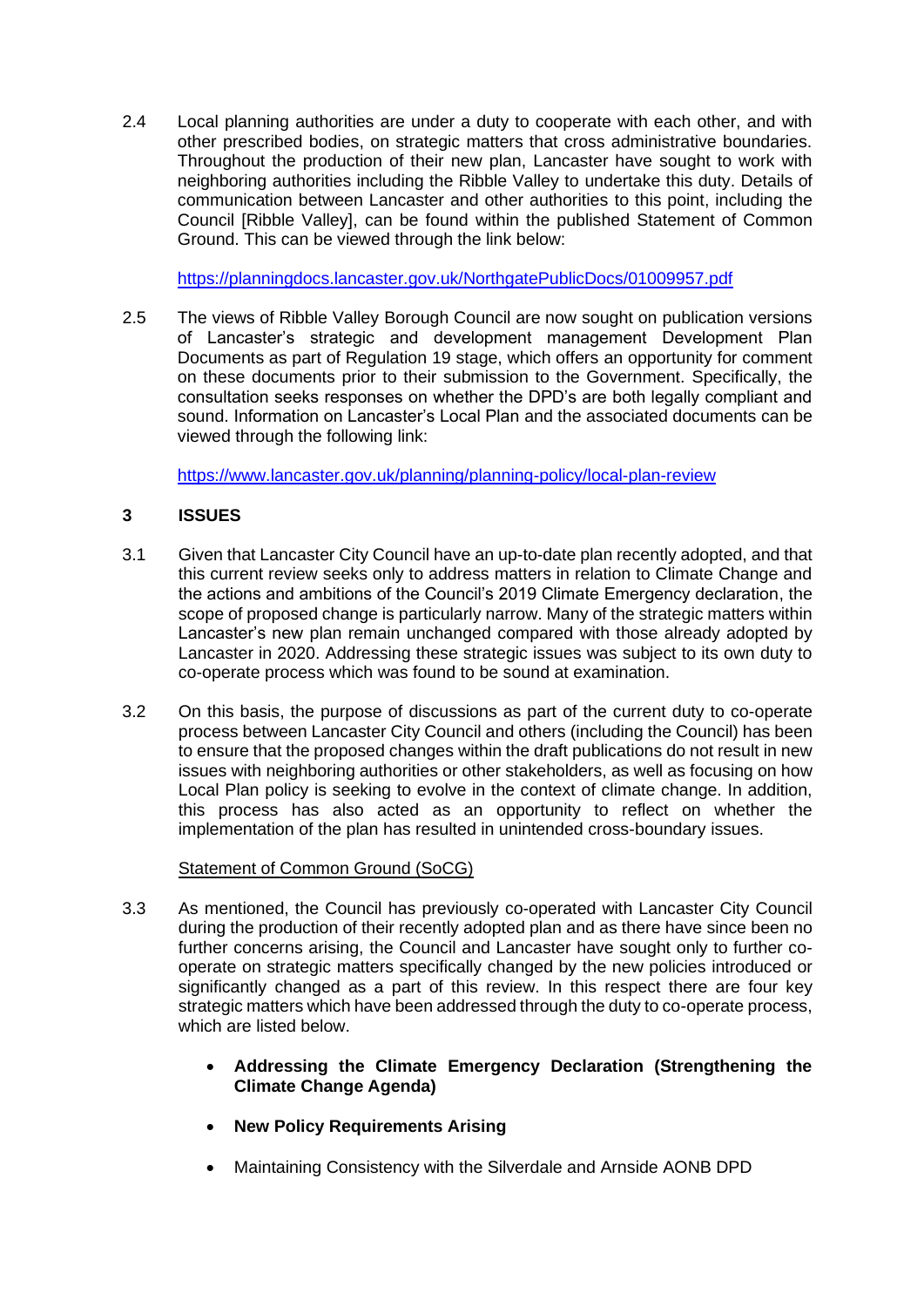- Lancaster South Area Action Plan DPD
- 3.4 As part of the duty to co-operate process, officers of the Council met with Lancaster's planning department on  $11<sup>th</sup>$  May 2021 to discuss the strategic matters outlined above. Of these cross-boundary matters, it was agreed that strengthening the Climate Change Agenda and New Policy requirements arising were viewed as the only matters where opportunities for shared practices or the potential for strategic cross-boundary issues may arise.
- 3.5 The approach of local authorities to addressing Climate Change through the planmaking process is unique by nature of authorities seeking to address their own ambitions and aspirations, tailoring their approach to local circumstances. Notwithstanding this, there are common areas of ambition in relation to the Climate Change agenda.
- 3.6 The Council has recognises the need for mitigation and adaptation measures to address Climate Change issues, as demonstrated through the Ribble Valley Climate Change Strategy. Lancaster City Council have therefore proposed the following actions as part of the Statement of Common Ground:

*"Action A: To work with neighbouring and other local planning authorities to address common issues around Climate Change through their respective plan-making processes, recognizing that at any one-time different authorities may be proceeding with different plans with different aims and objectives not necessarily related to climate change and taking into account the relative stage of plan-making that each local authority is currently at. The application of planning policies around the issue of Climate Change will be tailored to local ambitions and local circumstances.*

*Action B: That where there is shared ground and aligned plan making*  ambitions in relation to the preparation of planning policies, local planning *authorities will seek to work in a collaborative and proactive manner, whether this be through shared-working or shared-evidence, to achieve effective use of resources and, where possible, a consistent approach to issues."*

- 3.7 These two actions seek to acknowledge the shared issues between the Council and Lancaster which do exist, whilst setting expectations on the circumstances through which co-operation on these matters would become possible.
- 3.8 Members will be aware that the Council is currently undertaking a Local Plan Review in which Climate Change will require specific attention to comply with national guidance and to be found sound at examination. Action B, as proposed, provides the opportunity to utilize relevant evidence, resources, and best practice from Lancaster's Climate Emergency Plan Review where appropriate to contribute to the Council's own Climate Change policies currently under development.
- 3.9 Appropriate wording has been negotiated with Lancaster City Council to protect the Council's interests such that the SoCG could be agreed in line with the two actions set out in paragraph 3.6. It is considered that there are no outstanding crossboundary issues involving the Ribble Valley at this time which Lancaster City Council have failed to address.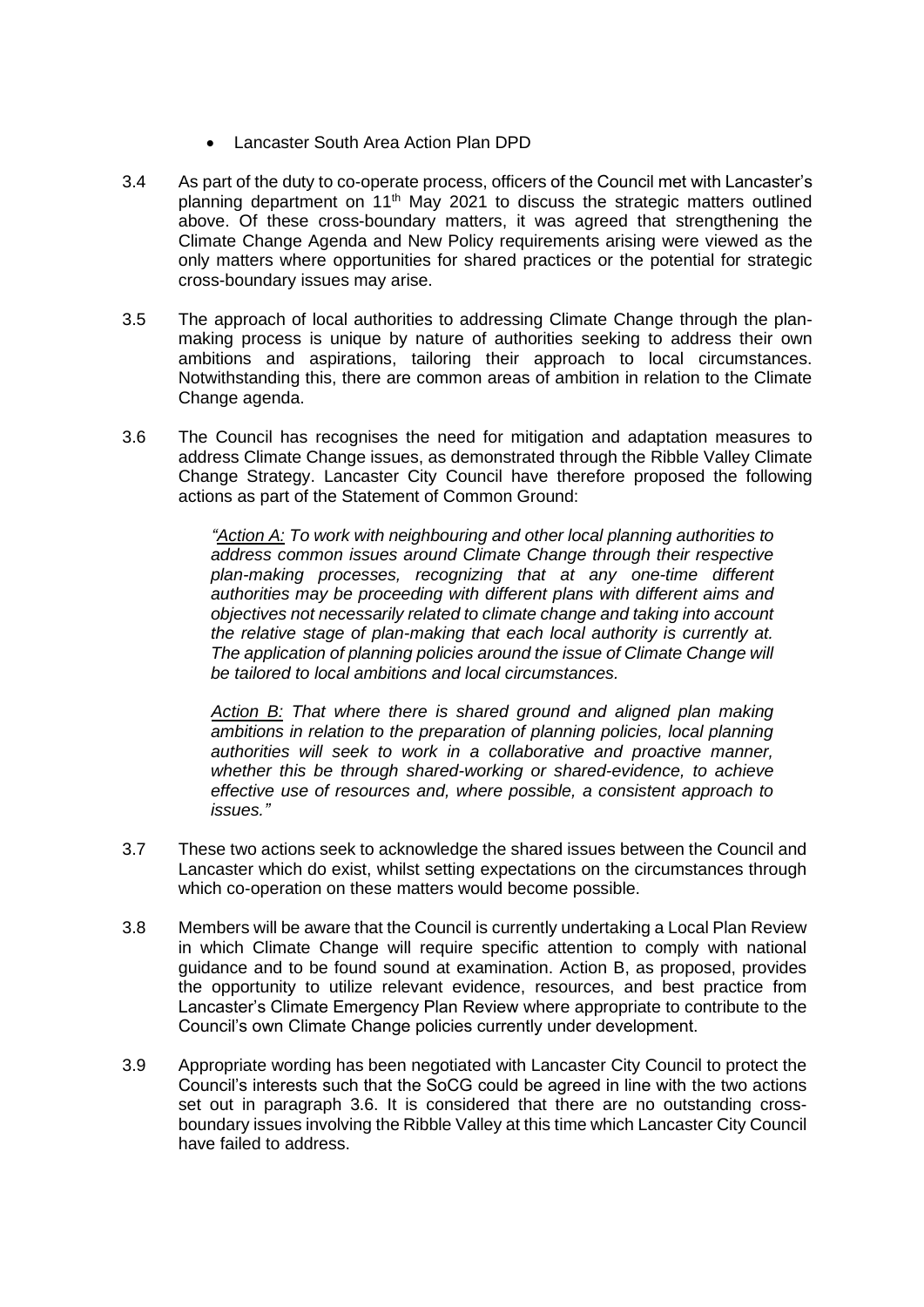3.10 On-going engagement with Lancaster will continue as part of the joint legal duty to co-operate and the Authority will ensure members are informed appropriately of key developments throughout this process.

#### Response to Regulation 19 Consultation

- 3.11 The Statement of Common Ground accompanies pre-submission versions of Lancaster's Development Plan Documents, which the Council are now invited to comment on as part of a formal consultation prior to the submission of this Local Plan to the Planning Inspectorate. This focuses on whether the Plan is seen to be legally compliant and sound.
- 3.12 Given that the Council and Lancaster continue to work together to address crossboundary issues as evidenced through the Statement of Common Ground, at this time there are no further representations to make on behalf of the Ribble Valley as part of the current consultation.
- 3.13 Notwithstanding this, officers will continue to monitor the progress of this plan and where it is felt a further representation is necessary, members will be informed.

## **4 RISK ASSESSMENT**

- 4.1 The approval of this report may have the following implications:
	- Resources There is provision within existing resources to work with neighbouring authorities in preparing and responding to emerging Local Plans.
	- Technical, Environmental and Legal Neighbouring authorities have a legal duty to cooperate on any strategic matters.
	- Political There is significant interest in any potential development pressures upon existing key service centres, villages, and infrastructure within the Borough.
	- Reputation Climate Change is a growing issue of significance in the local community.
	- Equality & Diversity No issues identified.

## **5 RECOMMEND THAT COMMITTEE**

- 5.1 Endorse the actions set out at paragraph 3.6 as part of our legal duty to cooperate and identify any additional comments they wish to make as part of the ongoing Regulation 19 Consultation.
- 5.2 Agree that the Local Plan Working Group monitor the Lancaster City Council Climate Emergency Local Plan Review and that this Committee be kept informed.